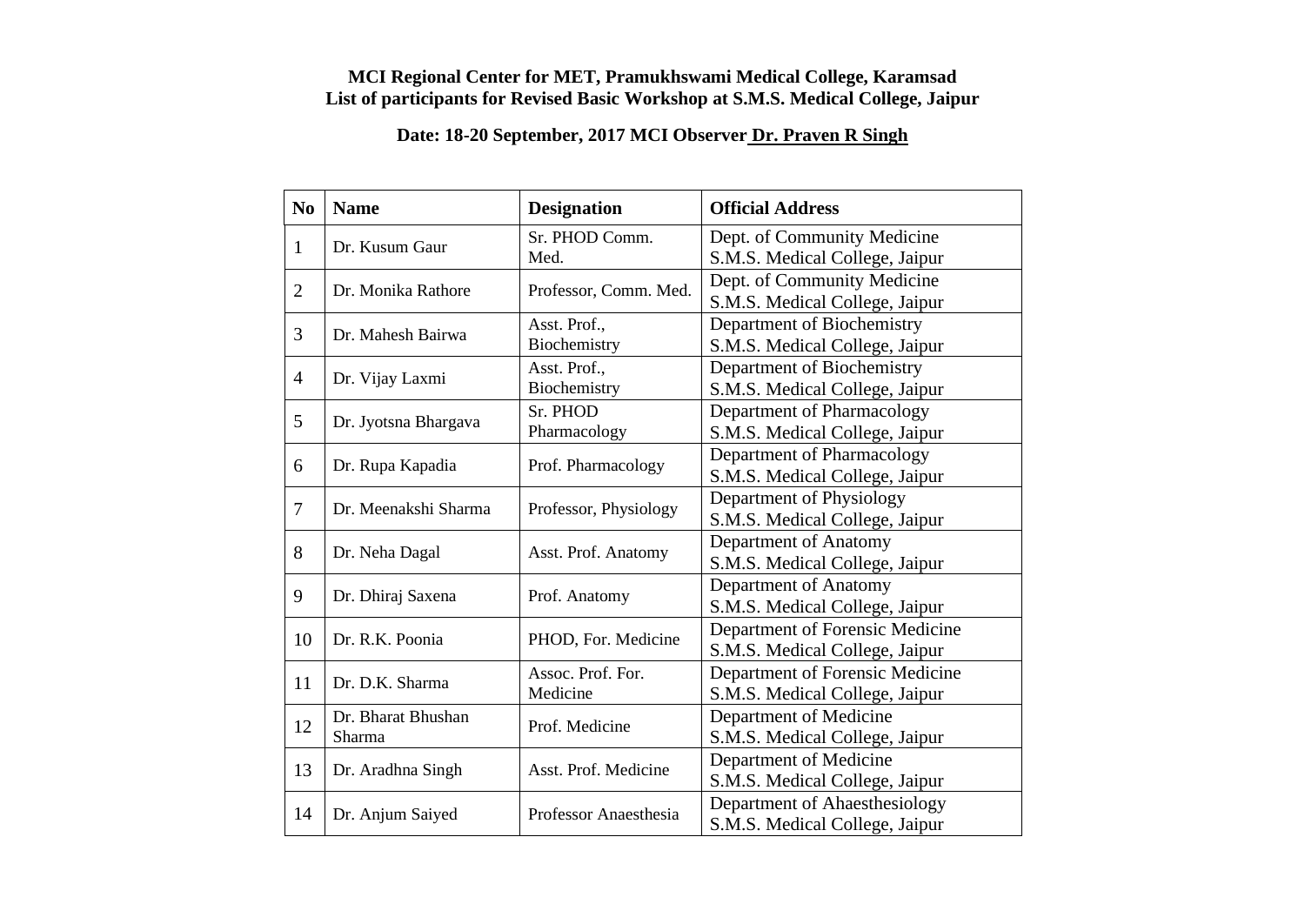| 15                        | Dr. Alka Purohit         | Professor Anaesthesia   | Department of Ahaesthesiology  |
|---------------------------|--------------------------|-------------------------|--------------------------------|
|                           |                          |                         | S.M.S. Medical College, Jaipur |
| 16                        | Dr. Yogesh Chand Modi    | Asst. Prof. Anaesthesia | Department of Ahaesthesiology  |
|                           |                          |                         | S.M.S. Medical College, Jaipur |
| 17                        | Dr. Shubhra Jain         | Asst. Prof. Chest & TB  | Department of Chest & TB       |
|                           |                          |                         | S.M.S. Medical College, Jaipur |
|                           |                          | Asst. Prof. Chest & TB  | Department of Chest & TB       |
| 18                        | Dr. Aashish Singh        |                         | S.M.S. Medical College, Jaipur |
|                           |                          |                         | Department of Skin & VD        |
| 19                        | Dr. Nausheen Aara        | Asst. Prof. Skin & VD   | S.M.S. Medical College, Jaipur |
|                           |                          | Asst. Prof. Skin & VD   | Department of Skin & VD        |
| 20                        | Dr. Amit Kumar Tiwari    |                         | S.M.S. Medical College, Jaipur |
| 21<br>Dr. Shruti Bhargava |                          | Asst. Prof. Pathology   | Department of Pathology        |
|                           |                          |                         | S.M.S. Medical College, Jaipur |
|                           | Dr. Mohnish Grover       | Assoc. Prof. ENT        | Department of ENT              |
| 22                        |                          |                         | S.M.S. Medical College, Jaipur |
|                           | 23<br>Dr. Prem Singh Jat | Asst. Prof. ENT         | Department of ENT              |
|                           |                          |                         | S.M.S. Medical College, Jaipur |
|                           | Dr. Pradeep Verma        | Asst. Prof. Surgery     | Department of Surgery          |
| 24                        |                          |                         | S.M.S. Medical College, Jaipur |
|                           | Dr. Nitya Vyas           | Sr. Prof., Microbiology | Department of Microbiology     |
| 25                        |                          |                         | S.M.S. Medical College, Jaipur |
|                           | Dr. Kusum Lata Meena     | Professor Obst. &       | Department of Obst. & Gaynee   |
| 26                        |                          | Gaynee                  | S.M.S. Medical College, Jaipur |
|                           | Dr. Sudha Saluja         | Asst. Prof. Obst. &     | Department of Obst. & Gaynee   |
| 27                        |                          | Gaynee                  | S.M.S. Medical College, Jaipur |
|                           | Dr. Gunjan Solanki       | Asst. Professor,        | Department of Psychiatry       |
| 28                        |                          | Psychiatry              | S.M.S. Medical College, Jaipur |
|                           | Dr. Aruna Vyas           | Professor,              | Department of Microbiology     |
| 29                        |                          | Microbiology            | S.M.S. Medical College, Jaipur |
|                           |                          |                         |                                |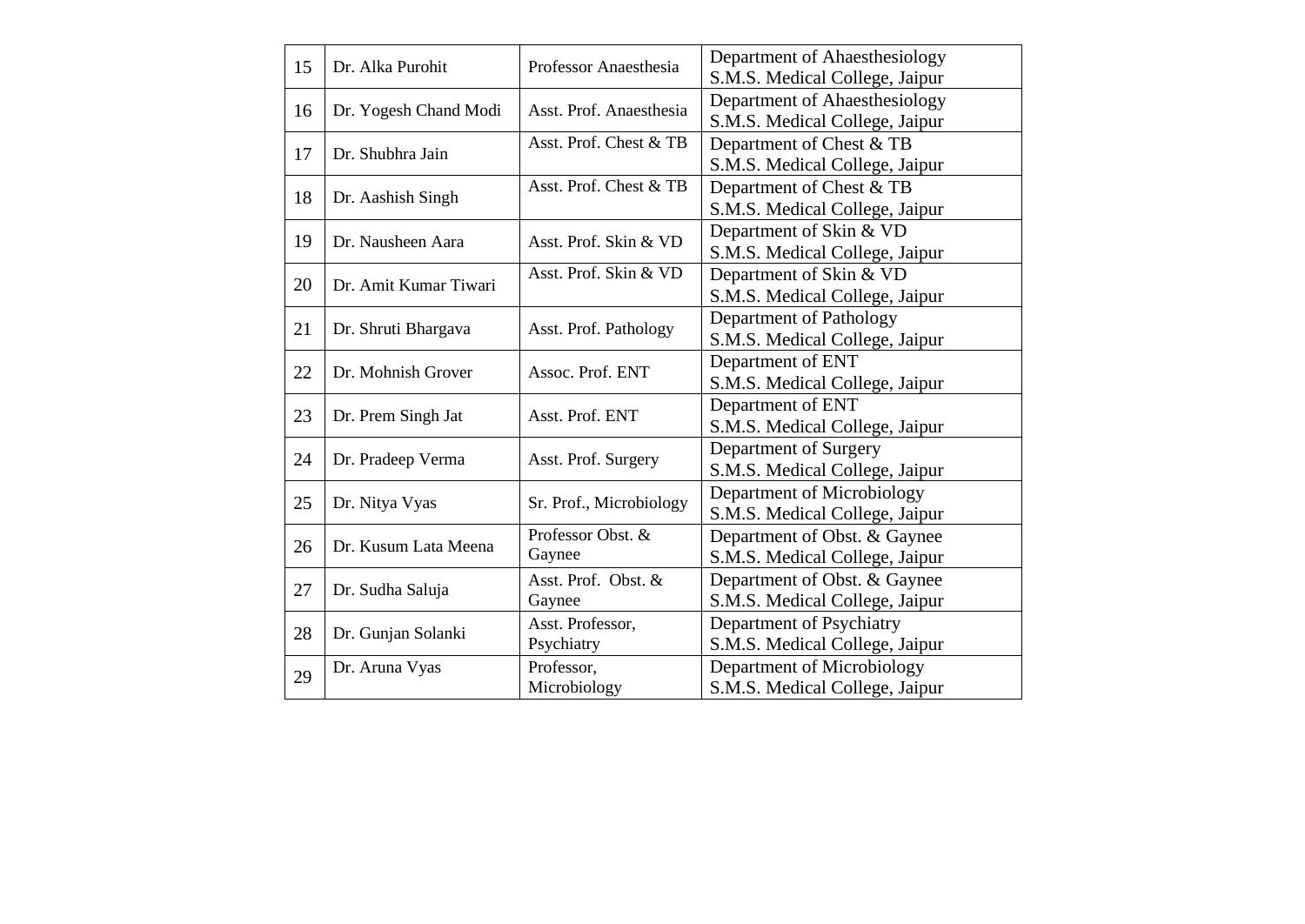## **NMC Regional Center for MET, Pramukhswami Medical College, Karamsad List of participants for Revised Basic Workshop II at S.M.S. Medical College, Jaipur**

## **Date: 03-05 August, 2021MCI Observer Dr. Praven R Singh**

| N <sub>0</sub> | <b>Name</b>            | <b>Designation</b>     | <b>Official Address</b> |
|----------------|------------------------|------------------------|-------------------------|
| $\mathbf{1}$   | Dr. Vijay Laxmi Sharma | Associate Professor,   | S.M.S. Medical College  |
|                |                        | Department of          |                         |
|                |                        | Anatomy                |                         |
|                | Dr. Abhilasha Dadich   | Assistant Professor,   | S.M.S. Medical College  |
| $\overline{2}$ |                        | Department of          |                         |
|                |                        | Anatomy                |                         |
|                | Dr. Varsha Gupta       | Associate Professor,   | S.M.S. Medical College  |
| 3              |                        | Department of          |                         |
|                |                        | Physiology             |                         |
|                |                        | Assistant Professor,   | S.M.S. Medical College  |
| $\overline{4}$ | Dr. Abhishek Saini     | Department of          |                         |
|                |                        | Physiology             |                         |
|                | Dr. Nidhi Gupta        | Associate Professor,   | S.M.S. Medical College  |
| 5              |                        | Department of          |                         |
|                |                        | Physiology             |                         |
|                | Dr. Khushboo Jindal    | Assistant Professor,   | S.M.S. Medical College  |
| 6              |                        | Department of          |                         |
|                |                        | Ophthalmology          |                         |
| $\overline{7}$ | Dr. Neelima Hemkar     | Professor, Department  | S.M.S. Medical College  |
|                |                        | of Biochemistry        |                         |
|                | Dr. Shalu Gupta        | Assistant Professor,   | S.M.S. Medical College  |
| 8              |                        | Department of          |                         |
|                |                        | Biochemistry           |                         |
| 9              | Dr. Dhirendra Kumar    | Assistant Professor,   | S.M.S. Medical College  |
|                |                        | Department of          |                         |
|                |                        | Pharamacology          |                         |
|                | Dr. S Dutta            | Professor, Department  | S.M.S. Medical College  |
| 10             |                        | of Forensic Medicine & |                         |
|                |                        | Toxicology             |                         |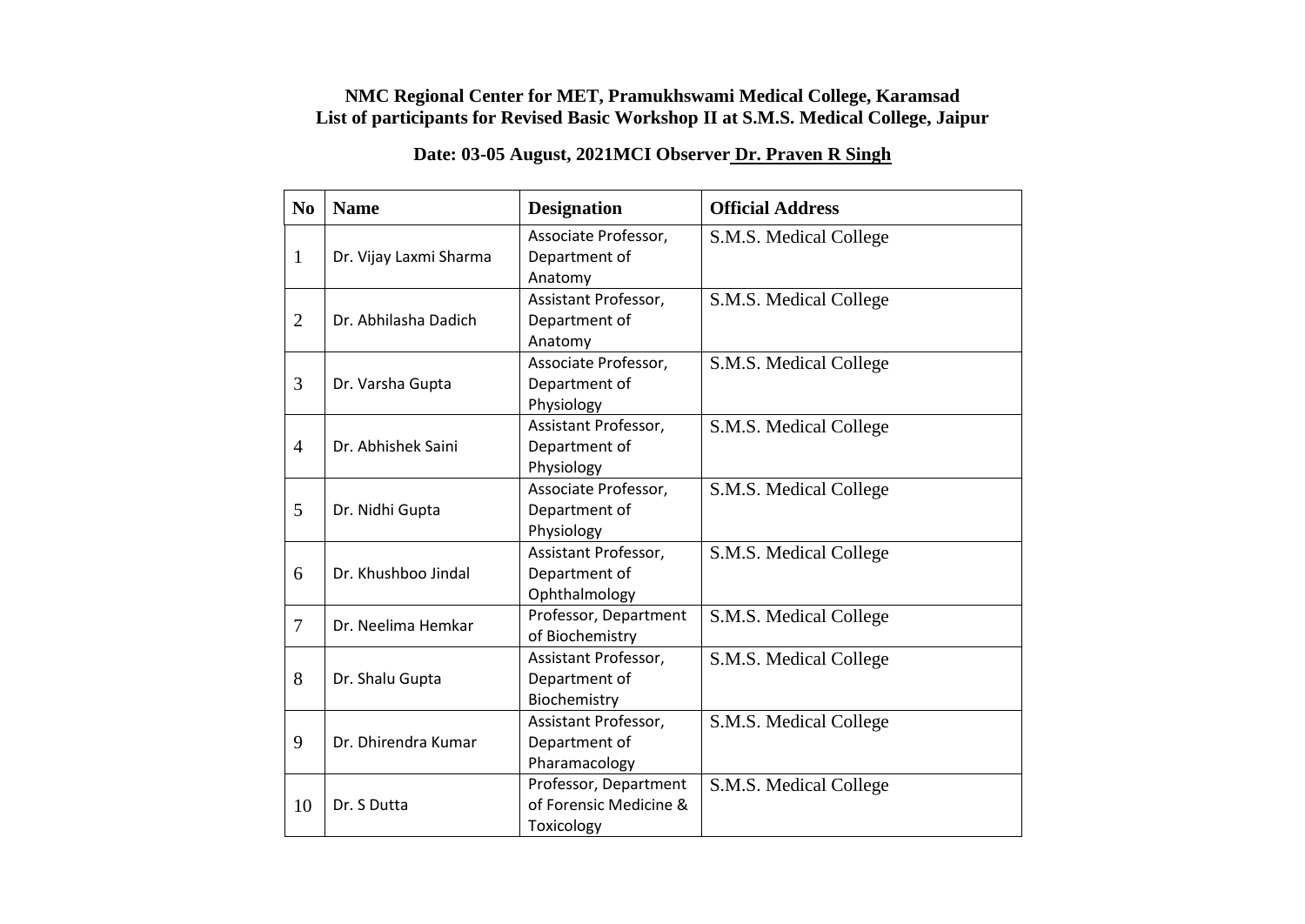|    |                          | Senior Demonsrator,              | S.M.S. Medical College |
|----|--------------------------|----------------------------------|------------------------|
| 11 | Dr. Shashank Sharma      | Department of Forensic           |                        |
|    |                          | <b>Medicine &amp; Toxicology</b> |                        |
|    |                          | Assistant Professor,             | S.M.S. Medical College |
| 12 | Dr. Alpana Jain          | Department of                    |                        |
|    |                          | Pathology                        |                        |
|    |                          | Assistant Professor,             | S.M.S. Medical College |
| 13 | Dr. Vandana Yadav        | Department of                    |                        |
|    |                          | Pathology                        |                        |
|    |                          | Associate Professor,             | S.M.S. Medical College |
| 14 | Dr. Dharmesh Kr. Sharma  | Department of                    |                        |
|    |                          | <b>Community Medicine</b>        |                        |
|    |                          | Assistant Professor,             | S.M.S. Medical College |
| 15 | Dr. Shivankan Kakkar     | Department of                    |                        |
|    |                          | Pharmacology                     |                        |
|    |                          | Associate Professor,             | S.M.S. Medical College |
| 16 | Dr. Shashank Nath Singh  | Department of                    |                        |
|    |                          | Otorhinolaryngology              |                        |
| 17 |                          | Professor, Department            | S.M.S. Medical College |
|    | Dr. Jitendra Kumar Gupta | of Physiology                    |                        |
|    |                          | Associate Professor,             | S.M.S. Medical College |
| 18 | Dr. Priyanshu Mathur     | Department of                    |                        |
|    |                          | Peadiatrics                      |                        |
| 19 | Dr. Rashim Kataria       | Professor, Department            | S.M.S. Medical College |
|    |                          | of Neurosurgery                  |                        |
| 20 |                          | Assistant Professor,             | S.M.S. Medical College |
|    | Dr. Yogendra Dadhich     | Department of Surgery            |                        |
|    |                          | Assistant Professor,             | S.M.S. Medical College |
| 21 | Dr. Ramlakhan Meena      | Department of                    |                        |
|    |                          | Otorhinolaryngology              |                        |
| 22 | Dr. Deepak Jain          | Associate Professor,             | S.M.S. Medical College |
|    |                          | Department of                    |                        |
|    |                          | Neurology                        |                        |
|    | Dr. Sonal Kalia          | Assistant Professor,             | S.M.S. Medical College |
| 23 |                          | Department of                    |                        |
|    |                          | Ophthalmology                    |                        |
| 24 | Dr. Riya Narwani         | Professor, Department            | S.M.S. Medical College |
|    |                          | of Anatomy                       |                        |